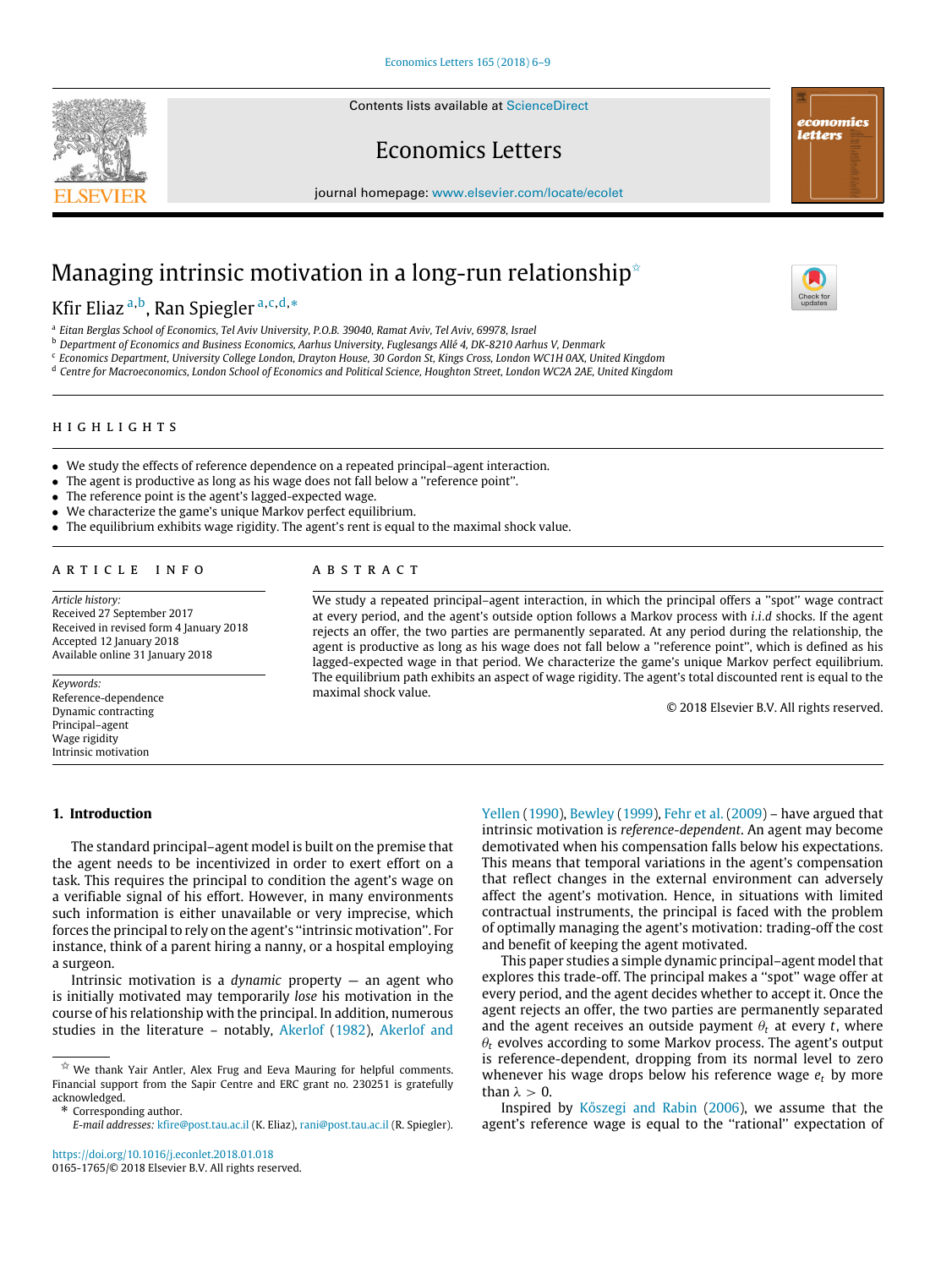his wage at period *t* (conditional on continued employment), calculated at the end of period  $t - 1$  according to the parties' continuation strategies. The expectational aspect of the reference point captures the idea that a wage is treated as a disappointment or as a pleasant surprise, depending on how it compares with the agent's former expectations. The lagged-expectations aspect captures the idea that like habits, reference points are sluggish in adapting to new circumstances.<sup>[1](#page-1-0)</sup>

Our task is to characterize Markov perfect equilibria in this game, where the state at period *t* is  $(\theta_t, \theta_{t-1})$ . To illustrate the possible effects of reference dependence, consider first the case of perfectly myopic parties. The agent's participation wage at period *t* is  $\theta_t$ . Assume that  $\theta_t$  can take two values,  $\underline{\theta}$  and  $\theta$ , with equal probability (independently of the history), where  $\theta \leq \theta \leq 1$ . Suppose that in equilibrium the parties' relationship is not severed at  $t$  for any realization of  $\theta_t.$  Let  $w(\theta)$  denote the equilibrium wage when  $\theta_t = \theta$ . Then,  $e_t = \frac{1}{2}w(\theta) + \frac{1}{2}w(\overline{\theta})$ . If the principal paid the agent his participation wage in equilibrium, we would have  $e_t = \frac{1}{2}\theta + \frac{1}{2}\theta > \theta$ . If  $\lambda$  is small, the agent will produce zero output when  $\theta_t = \theta$ . Therefore, it would be profitable for the principal to deviate to  $w_t = e$  in the state  $\theta$ . In fact, the only wage strategy that is consistent with equilibrium in the  $\lambda \rightarrow 0$  limit is  $w(\theta) = w(\overline{\theta}) = \overline{\theta}.$ 

The equilibrium strategy in this example has two noteworthy features: (i) *wage rigidity* — the wage is invariant to the fluctuations in the agent's outside option; (ii) *efficiency wages* — the principal pays the agent a wage above the reservation level in order to ensure high output. The example thus naturally links the two phenomena together.

When parties are not myopic, the efficiency-wage effect means that the agent expects to earn rents in the future, and this lowers his current reservation point. Since this wage in turn determines the equilibrium reference wage, finding the equilibrium wage strategy requires us to find a *fixed point of a coupled pair of functional equations*: the dynamic reservation-wage equation after every history, and the equation that defines the reference wage after every history. From a technical point of view, this novel fixedpoint problem constitutes the paper's core. The unique solution to this problem extends the wage-rigidity effect of the myopic example: the equilibrium wage at any period is not responsive to the current shock, and the agent's discounted rent is the same as in a one-period model.

This note follows up [Eliaz](#page-3-5) [and](#page-3-5) [Spiegler](#page-3-5) [\(2013\)](#page-3-5), which essentially embedded an elaborate version of the myopic case in a search-matching model of the labor market.<sup>[2](#page-1-1)</sup> The technical challenge in [Eliaz](#page-3-5) [and](#page-3-5) [Spiegler](#page-3-5) [\(2013\)](#page-3-5) arose from the possibility of rematching. Here we abstract from this complication and focus on the pure principal–agent relationship and the new considerations that arise from its infinite horizon. Re-incorporating it in a larger model of the labor market is a challenge for future research.

# **2. A model**

Two players, referred to as a principal and an agent, play a discrete time, infinite-horizon game with perfect information. At the beginning of every period  $t = 1, 2, \ldots$ , the principal makes a wage offer  $w_t \in \mathbb{R}$ . If the agent rejects the offer, the relationship is terminated, and the agent (principal) collects a payoff of θ*<sup>s</sup>* (0) at every period  $s \geq t$ . We assume that  $\theta_t = \Psi(\theta_{t-1}) + \varepsilon_t$  , where  $\Psi$  is a deterministic function and ε*<sup>t</sup>* is *i*.*i*.*d* according to a *cdf F* with mean

zero. Let  $\bar{\varepsilon}$  denote the highest value that  $\varepsilon_t$  can take. We assume that  $\Psi$  and *F* are such that  $\theta_t$  always takes values in (0, 1).<sup>[3](#page-1-2)</sup>

If the agent accepts the offer at period  $t$ , he collects a payoff  $w_t$ , and the principal's payoff is  $y_t = 1(w_t \ge e_t - \lambda) - w_t$ , where  $\lambda > 0$ and  $e_t$  is the agent's *reference point* at period *t*. We refer to  $\mathbf{1}(w_t \geq 0)$  $e_t - \lambda$ ) as the agent's *output* in period *t*. The parameter  $\lambda$  captures the tolerance of the agent's intrinsic motivation to frustrated wage expectations.<sup>[4](#page-1-3)</sup> However, our analysis will focus on the  $\lambda \rightarrow 0$ limit. Both parties maximize discounted expected payoffs, with a discount factor  $\delta \in [0, 1)$ .

For every period  $t$  in which the agent is employed, let  $h_t$  denote the history of realized wages, the principal's payoff and the outside option up to and including period *t*, i.e.  $h_t = (w_s, y_s, \theta_s)_{s=1}^t$ . The history is commonly observed by both players. However, the agent's output is unverifiable, which is why the principal cannot condition the agent's wage on his output. A strategy for the principal is a function w that specifies a wage offer for every history *ht*−<sup>1</sup> and realized outside option  $\theta_t$ . A strategy for the agent is a function *a* that specifies for every ( $h$ <sub>*t*−1</sub>,  $\theta$ <sup>*t*</sup>) and wage offer  $w$ <sup>*t*</sup> a binary decision: "accept"  $(a = 1)$  or "reject"  $(a = 0)$ .

To complete the description of the game, we need to specify how *e<sup>t</sup>* is formed. Inspired by [Kőszegi](#page-3-4) [and](#page-3-4) [Rabin](#page-3-4) [\(2006\)](#page-3-4), we assume that it is equal to the agent's lagged-expected wage at period *t*. More precisely, consider a history at the end of period *t*−1 (i.e., before  $\theta_t$  is realized), and fix the parties' continuation strategies from period *t* onwards. Then,  $e_t$  is the expectation of  $w_t$ , calculated according to these continuation strategies at the end of the period-  $(t-1)$  history, conditional on the event that the agent accepts the principal's offer at period *t* (if this is a null event, we set  $e_t = 0$ ). Thus,  $e_t$  – and therefore the principal's payoff at period  $t$  – is a function of the expectations that players hold at the end of period *t* − 1. In equilibrium, these expectations will be correct. Given a strategy pair (w, *a*), we let *e* denote the function that assigns for every history *ht*−<sup>1</sup> a reference wage for period *t*.

Since the principal's payoff is defined in terms of the players' beliefs, this is not strictly speaking a conventional extensive game, but an extensive *psychological game* in the sense of [Geanakoplos](#page-3-8) [et](#page-3-8) [al.](#page-3-8) [\(1989\)](#page-3-8). However, since the belief-dependence is straightforward, we can work with the usual and familiar Subgame Perfect Equilibrium concept, which can be defined in terms of the usual single-deviation property: in equilibrium, each player's action at every history maximizes his discounted expected payoffs, given the continuation strategies of both players.

For simplicity, we restrict attention to SPE that are Markovian, where the state in period *t* is  $(\theta_{t-1}, \theta_t)$ . Thus, a Markov Perfect Equilibrium (MPE) is a triple  $(w, a, e)$  that satisfies the following properties for every ( $\theta_{t-1}, \theta_t$ ). First, given (w, *a*, *e*), the wage w(θ*t*−1, θ*t*) maximizes the principal's discounted sum of expected payoffs. Second, for every wage offer  $w_t$ , the decision  $a(\theta_{t-1}, \theta_t, w_t)$ maximizes the agent's discounted sum of expected payoffs. Third, given the principal's strategy w and the agent's strategy *a*, the reference function *e* satisfies

 $e(\theta_{t-1}) = \mathbb{E}[w(\theta_{t-1}, \theta_t) | \theta_{t-1}; a(\theta_{t-1}, \theta_t, w(\theta_{t-1}, \theta_t)) = 1]$ 

and  $e(\theta_{t-1}) = 0$  if the event { $\theta_{t-1}, \theta_t \mid a(\theta_{t-1}, \theta_t, w(\theta_{t-1}, \theta_t)) = 1$ } is null for the given  $\theta_{t-1}$ .

# **3. Analysis**

Let us first consider a reference-independent benchmark model, in which the agent's output is always 1, independently of the history. (In other words, set  $\lambda = \infty$ .)

<span id="page-1-0"></span><sup>1</sup> For earlier models in which an agent's productivity depends directly on his beliefs, see [Compte](#page-3-6) [and](#page-3-6) [Postlewaite](#page-3-6) [\(2004\)](#page-3-6) and [Fang](#page-3-7) [and](#page-3-7) [Moscarini](#page-3-7) [\(2005\)](#page-3-7).

<span id="page-1-1"></span><sup>2</sup> Effective myopia arose from a short horizon of the employment relation, rather than from a zero discount factor.

<span id="page-1-2"></span> $\frac{3}{2}$  E.g.,  $\Psi(\theta) = \alpha\theta + (1-\alpha)\frac{1}{2}$  and  $F \sim U[-\bar{\varepsilon}, \bar{\varepsilon}]$ , where  $\bar{\varepsilon} \in (0, \frac{1}{2}(1-\alpha))$ .

<span id="page-1-3"></span><sup>4</sup> [Eliaz](#page-3-5) [and](#page-3-5) [Spiegler](#page-3-5) [\(2013\)](#page-3-5) assume a stochastic, multiplicative version of reference-dependent output.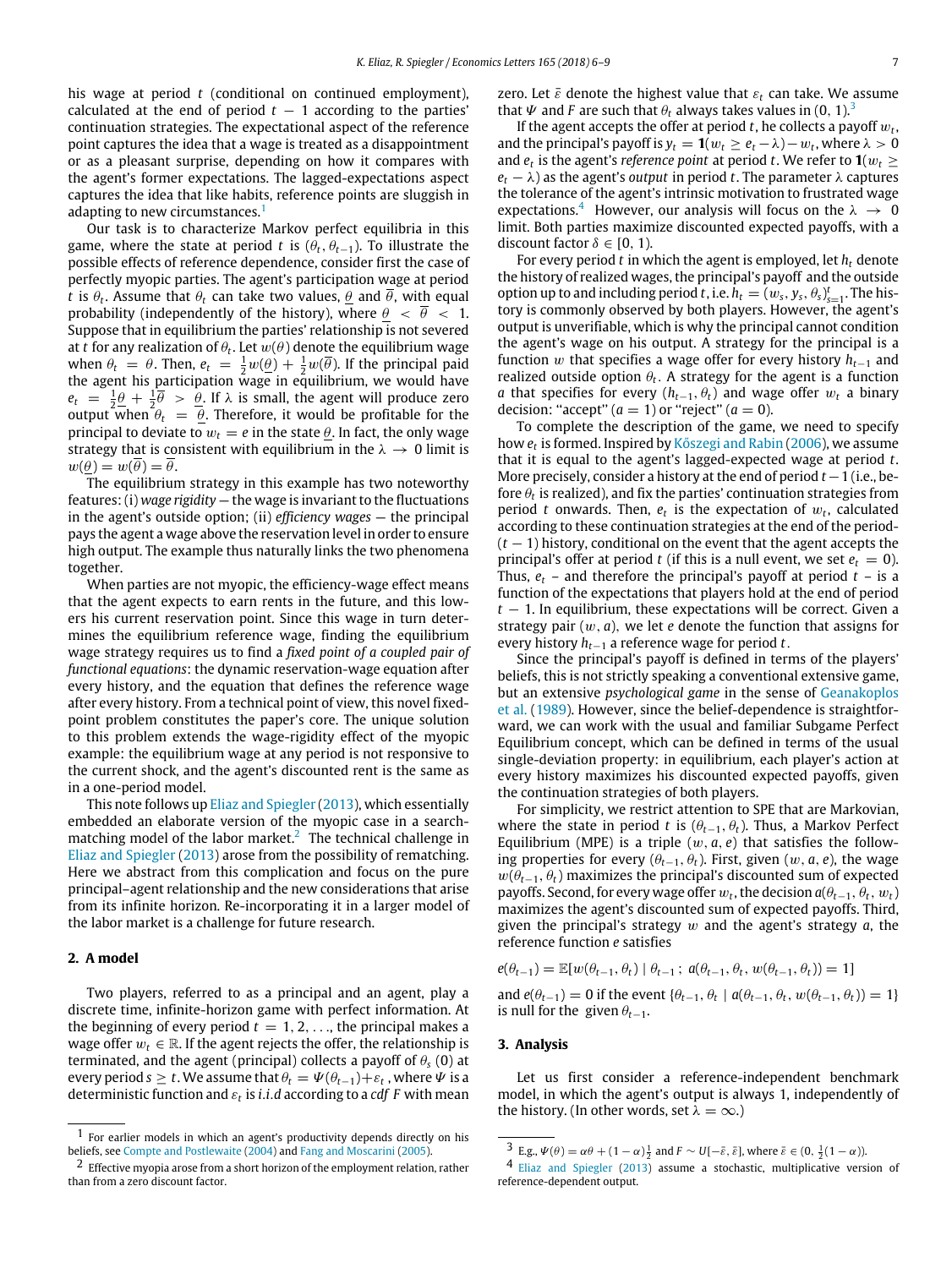**Claim 1.** Let  $\lambda = \infty$ . Then, there is a unique MPE: the agent's accepts *any*  $w_t > \theta_t$  *at every period t, and the principal offers*  $w_t = \theta_t$  *at every t, independently of the history.*

This is a standard result due to the principal having all the bargaining power. Therefore, the proof is omitted. The equilibrium wage is entirely flexible and the agent earns no rent in equilibrium.

We now provide a characterization of MPE in the  $\lambda \rightarrow 0$  limit, where the agent becomes unproductive whenever the actual wage falls below his reference point, however slightly.

**Theorem 1.** *There exists a unique* MPE *in the*  $\lambda \rightarrow 0$  *limit. At every period t :*

*(i)* The principal offers  $w_t = \Psi(\theta_{t-1}) + (1-\delta)\bar{\varepsilon}$ . This wage is equal *to the agent's reference wage e<sup>t</sup> .*

*(ii)* The agent accepts any  $w_t \geq \theta_t - \delta \bar{\varepsilon}$ .

**Proof.** Let us begin with a few preliminary definitions and observations. Throughout the proof, we use  $h$ <sub>t−1</sub> to denote a history (θ*s*, w*s*)*s*=1,...,*t*−1, where θ*<sup>s</sup>* is the realized outside option in period *s* and w*<sup>s</sup>* is the wage offer that the principal made in period *s*, such that the agent accepted all wage offers up to period  $t - 1$ . Let  $(h_{t-1}, \theta_t)$  denote the immediate concatenation of  $h_{t-1}$ , right after  $\theta_t$  is realized. With slight abuse of notation, we use  $F(\theta_{t+1} \mid \theta_t)$ to denote the  $cdf$  over  $\theta_{t+1}$  conditional on  $\theta_t.$  Denote the agent's reference point at period *t* following the history  $h_{t-1}$  by  $e(h_{t-1})$ .

Fix some MPE. The agent necessarily follows a cutoff strategy: If after some history he accepts some wage  $w$ , then he would also accept any higher wage because this has no effect on the future behavior of the players in an MPE. Hence, for every (θ*t*−1, θ*t*), we can define the lowest accepted wage  $\bar{w}(\theta_{t-1}, \theta_t)$ . If the agent rejects an offer at *t*, his continuation payoff is  $B(\theta_t) = \mathbb{E}\left[\sum_{s\geq t} \delta^{s-t}\theta_s \mid \theta_t\right]$ . Recall that by assumption,  $\theta_t < 1$ . Therefore, the agent will strictly prefer to accept every  $w_t \in (\theta_t, 1)$ , because accepting  $w_t$  and rejecting the principal's offer at  $t + 1$  will give him a higher payoff. Thus,  $\bar{w}(\theta_{t-1}, \theta_t) \leq \theta_t$  for every  $\theta_t$ .

Note that in MPE, the principal's payoff at  $(h_{t-1}, \theta_t)$  is purely a function of  $(\theta_{t-1}, \theta_t)$ . Our first step is to show that for every  $(\theta_{t-1}, \theta_t)$ ,

$$
w_t(\theta_{t-1}, \theta_t) = \max{\lbrace \bar{w}(\theta_{t-1}, \theta_t), \, e(\theta_{t-1}) - \lambda \rbrace}.
$$

To show this, suppose that  $w_t(\theta_{t-1}, \theta_t) > \bar{w}(\theta_{t-1}, \theta_t)$  and  $w_t(\theta_{t-1}, \theta_t) \neq e(\theta_{t-1}) - \lambda$  after some history ( $\theta_{t-1}, \theta_t$ ). The principal's continuation payoff at period  $t + 1$  is independent of  $w_t$ , conditional on the event that the agent accepts it. If  $w_t(\theta_{t-1}, \theta_t)$  >  $e(\theta_{t-1}) - \lambda$ , then by the definition of  $\bar{w}$ , there exists a wage  $\max{\{\bar{w}(\theta_{t-1}, \theta_t), e(\theta_{t-1}) - \lambda\}} < w < w_t(\theta_{t-1}, \theta_t)$ , such that if the principal deviates to  $w$ , the agent will accept this offer and his output at *t* will not be affected. If  $w_t(\theta_{t-1}, \theta_t) < e(\theta_{t-1}) - \lambda$ , then if the principal deviated to a wage  $w \in (\bar{w}(\theta_{t-1}, \theta_t), w_t(\theta_{t-1}, \theta_t)),$ the agent would accept this offer and his output at *t* would not be affected. In both of these cases the principal's deviation will have no implication for the principal's continuation payoff. Therefore, the deviation in both cases is profitable. By the same reasoning, it must be the case that the worker would accept  $\bar{w}(\theta_{t-1}, \theta_t)$ . It follows that if  $w_t(\theta_{t-1}, \theta_t) \geq \bar{w}(\theta_{t-1}, \theta_t)$ , then  $w_t(\theta_{t-1}, \theta_t) \in$  ${\lbrace \bar{w}(\theta_{t-1}, \theta_t), \epsilon(\theta_{t-1}) - \lambda \rbrace}$ . By the definition of  $\epsilon(\theta_{t-1})$  and the result that  $\bar{w}(\theta_{t-1}, \theta_t) \leq \theta_t$  < 1, it follows that  $e(\theta_{t-1})$  < 1. Therefore, the principal will always choose  $w_t(\theta_{t-1}, \theta_t) =$  $\max{\{\bar{w}(\theta_{t-1}, \theta_t), e(\theta_{t-1}) - \lambda\}}$  after every  $(\theta_{t-1}, \theta_t)$ , because this maximizes his period *t* payoff, without affecting his continuation payoff.

Let us now derive a formula for *e* in the  $\lambda \rightarrow 0$  limit. By the previous paragraph and the definition of the reference wage:

$$
e(\theta_{t-1}) = \int_{\theta_t} \max{\lbrace \bar{w}(\theta_{t-1}, \theta_t), e(\theta_{t-1}) - \lambda \rbrace} dF(\theta_t | \theta_{t-1}).
$$

In the  $\lambda \rightarrow 0$  limit, the solution to this equation is

$$
e(\theta_{t-1}) = \max_{\theta_t | \theta_{t-1}} \bar{w}(\theta_{t-1}, \theta_t).
$$

Thus, the principal pays  $w_t = e(\theta_{t-1})$  after every  $(\theta_{t-1}, \theta_t)$ , and by the definition of  $\bar{w}(\theta_{t-1}, \theta_t)$ , the agent always accepts this offer. The agent's participation wage  $\bar{w}$ ( $\theta$ <sub>t−1</sub>,  $\theta$ <sub>t</sub>) is the wage that makes him indifferent between accepting and rejecting an offer following θ*t*:

$$
\bar{w}(\theta_{t-1}, \theta_t) + \mathbb{E}\left[\left(\sum_{s>t} \delta^{s-t} \max_{\theta_s|\theta_{s-1}} \bar{w}(\theta_{s-1}, \theta_s)\right) | \theta_t\right] = B(\theta_t).
$$

This can be rewritten as

$$
\bar{w}(\theta_{t-1}, \theta_t) = B(\theta_t) - \delta \max_{\theta_{t+1}|\theta_t} \bar{w}(\theta_t, \theta_{t+1})
$$
\n
$$
- \delta \mathbb{E} \left[ \left( \sum_{s>t+1} \delta^{s-t} \max_{\theta_s|\theta_{s-1}} \bar{w}(\theta_{s-1}, \theta_s) \right) | \theta_t \right]
$$
\n
$$
= B(\theta_t) - \delta \max_{\theta_{t+1}|\theta_t} \bar{w}(\theta_t, \theta_{t+1})
$$
\n
$$
- \delta \left[ \mathbb{E} B(\theta_{t+1}) - \int_{\theta_{t+1}} \bar{w}(\theta_t, \theta_{t+1}) dF(\theta_{t+1} | \theta_t) \right]
$$

which is simplified into the recursive functional equation

$$
\bar{w}(\theta_{t-1}, \theta_t) = \theta_t - \delta \left[ \max_{\theta_{t+1} | \theta_t} \bar{w}(\theta_t, \theta_{t+1}) - \int_{\theta_{t+1}} \bar{w}(\theta_t, \theta_{t+1}) dF(\theta_{t+1} | \theta_t) \right]
$$

or

 $\bar{w}(\theta_{t-1}, \theta_t) = \theta_t + \delta \mathbb{E} [\bar{w}(\theta_t, \theta_{t+1}) | \theta_t] - \delta \max_{\theta_{t+1} | \theta_t} \bar{w}(\theta_t, \theta_{t+1}).$ 

We claim that this functional equation has a unique solution. To show this, let *W* be the set of all possible MPE functions  $\bar{w}$ . These are functions that associate a real number with every ( $\theta_{t-1}, \theta_t$ ). The reservation wage is equal to the outside option plus the discounted sum of future rents. Therefore, its value at every history is bounded by some finite number (as the maximal rent that the principal would pay at any period is less than 1).

For every function  $\bar{w} \in W$ , define

$$
q(\bar{w}) \equiv \max_{\theta_t} [\max_{\theta_{t+1} | \theta_t} (\bar{w}(\theta_t, \theta_{t+1})) - \mathbb{E}(\bar{w}(\theta_t, \theta_{t+1}) | \theta_t)].
$$

This is the maximal gap between the maximal and expected participation wage at any period  $t + 1$  given  $\theta_t$ , according to the agent's strategy. For any pair  $\bar{w}$ ,  $\bar{v} \in W$ , define

$$
d(\bar{w}, \bar{v}) \equiv |q(\bar{w}) - q(\bar{v})| + \max_{\theta_t, \theta_{t+1}} |\bar{w}(\theta_t, \theta_{t+1}) - \bar{v}(\theta_t, \theta_{t+1})|.
$$

It is straightforward to verify that *d* is a metric. Hence, (*W*, *d*) is a complete metric space.<sup>[5](#page-2-0)</sup>

Let  $H(w)$  be a self-map on W defined by the R.H.S. of the final expression for  $\bar{w}$ . This self-map is a contraction in  $(W, d)$ . To see this, note that for any pair  $\bar{w}$ ,  $\bar{v} \in W$ ,

$$
q(H(\bar{w})) = q(H(\bar{v})) = \max_{\theta_t} [\max(\theta_{t+1} | \theta_t) - \mathbb{E}(\theta_{t+1} | \theta_t)]
$$

and

 $\max |H(\bar{w}) - H(\bar{v})| = \delta |q(\bar{w}) - q(\bar{v})|.$ θ*<sup>t</sup>* ,θ*t*+<sup>1</sup>

<span id="page-2-0"></span> $\,$  5  $\,$  Note that we are using a non-standard metric. Standard techniques that rely on the sup metric would not establish that  $\bar{w}$  is a contraction for  $\delta > \frac{1}{2}$ .